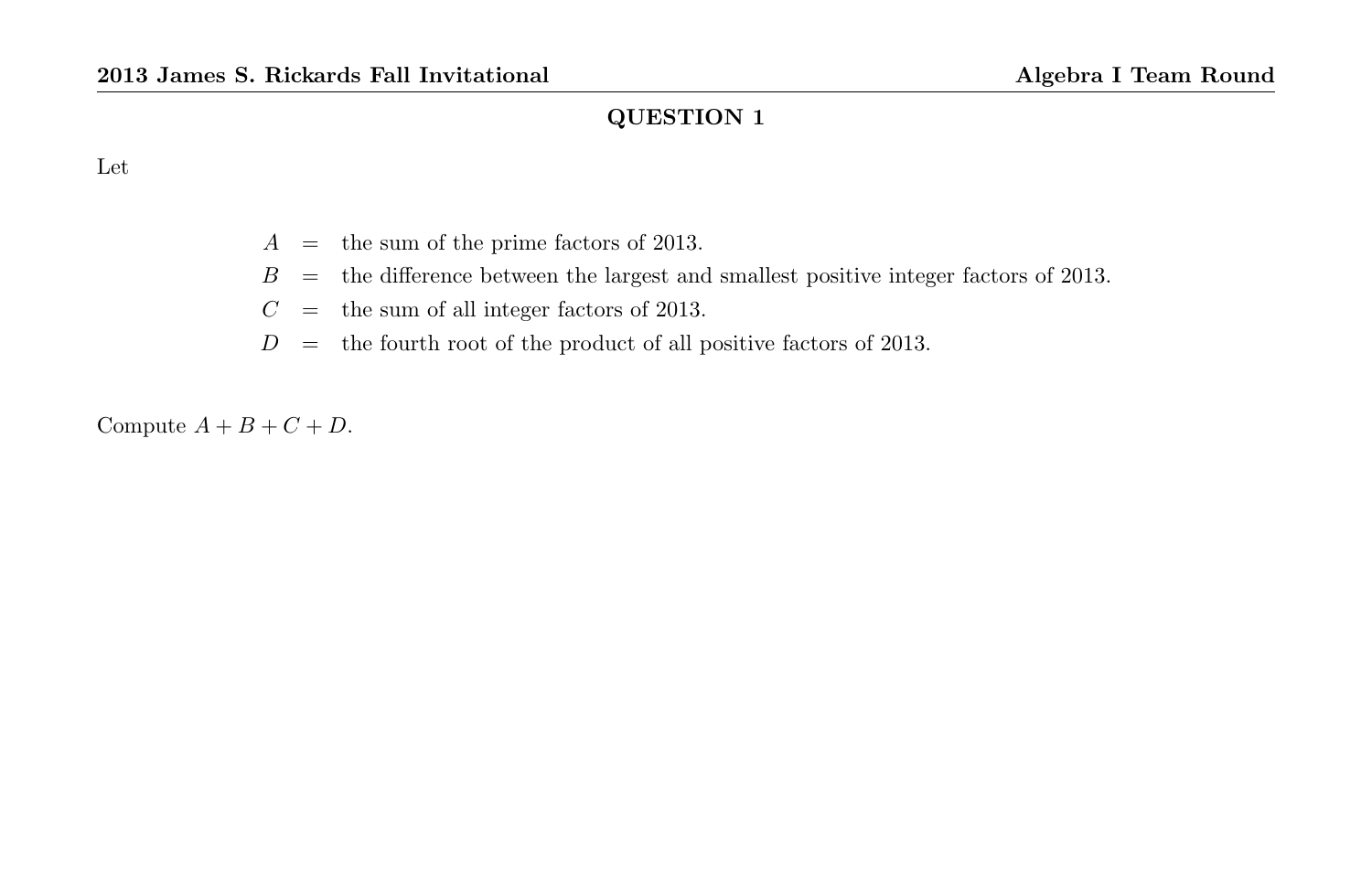In a certain gumball machine, there are 75 green gumballs, 60 blue gumballs, 50 red gumballs, and 15 purple gumballs. After a month, exactly 10 of each colored gumball has been withdrawn from the machine. If selection is random, let A be the difference between the probability of getting a red gumball at the beginning and at the end of the month.

At a certain bank, there is an account with a balance of \$10, 000. Let B be the final balance after 4 years if the bank gives 10% interest per year (compounded annually) and then a deposit of \$1, 000 is made at the end of every year.

Compute  $A + B$ .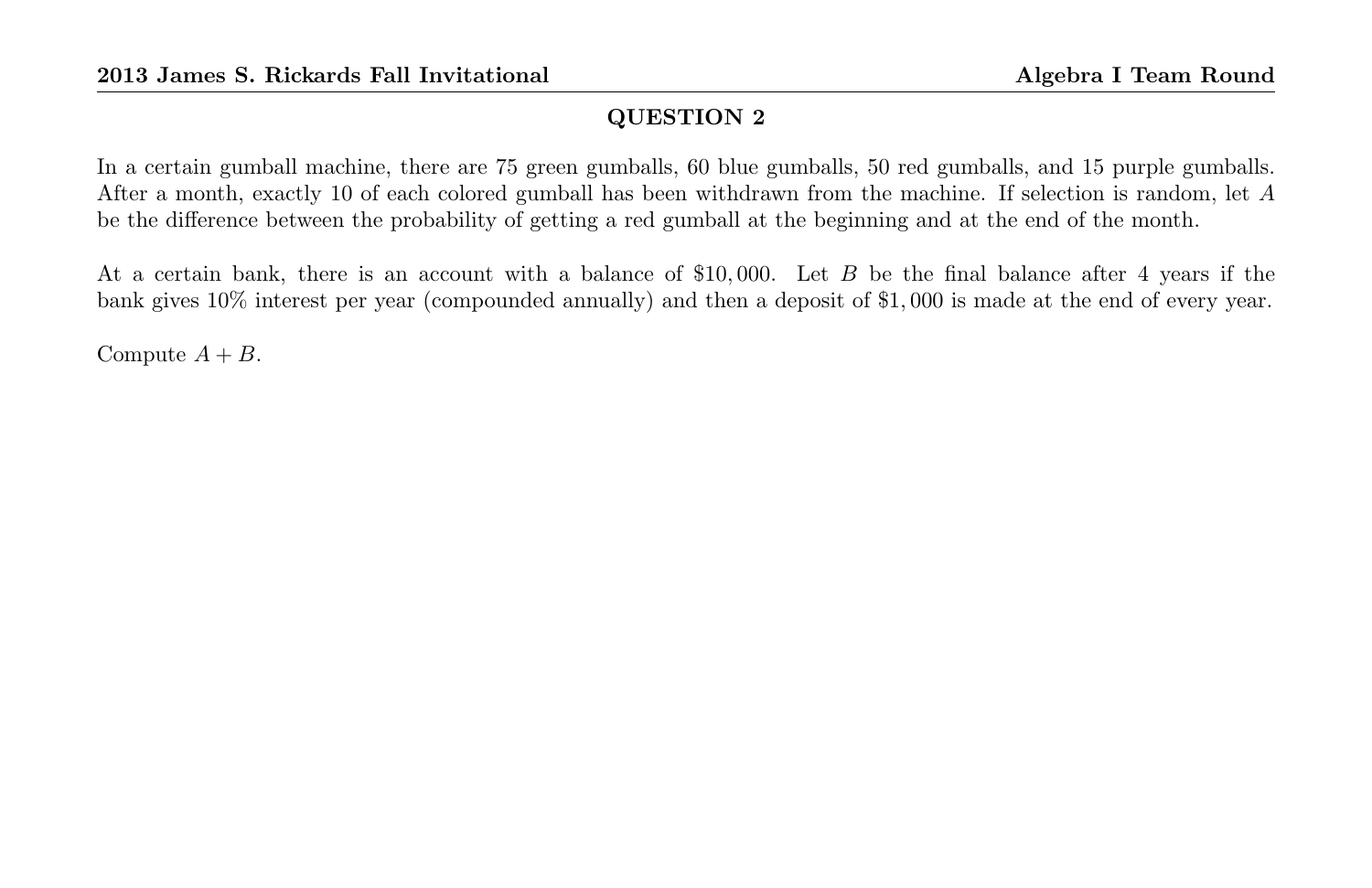Consider the solutions to the following systems of equations:

| A. $4x - 3y = -1$ | B. $4x + y = 9$ |
|-------------------|-----------------|
| $2x + 5y = 19$    | $-3x + 2y = 7$  |

C. 
$$
9x + 5y = 24
$$
  
D.  $8x + 2y = 16$   
D.  $8x + 2y = 16$   
-6x + y = 18

Compute the average of the abscissas of the solutions to each system.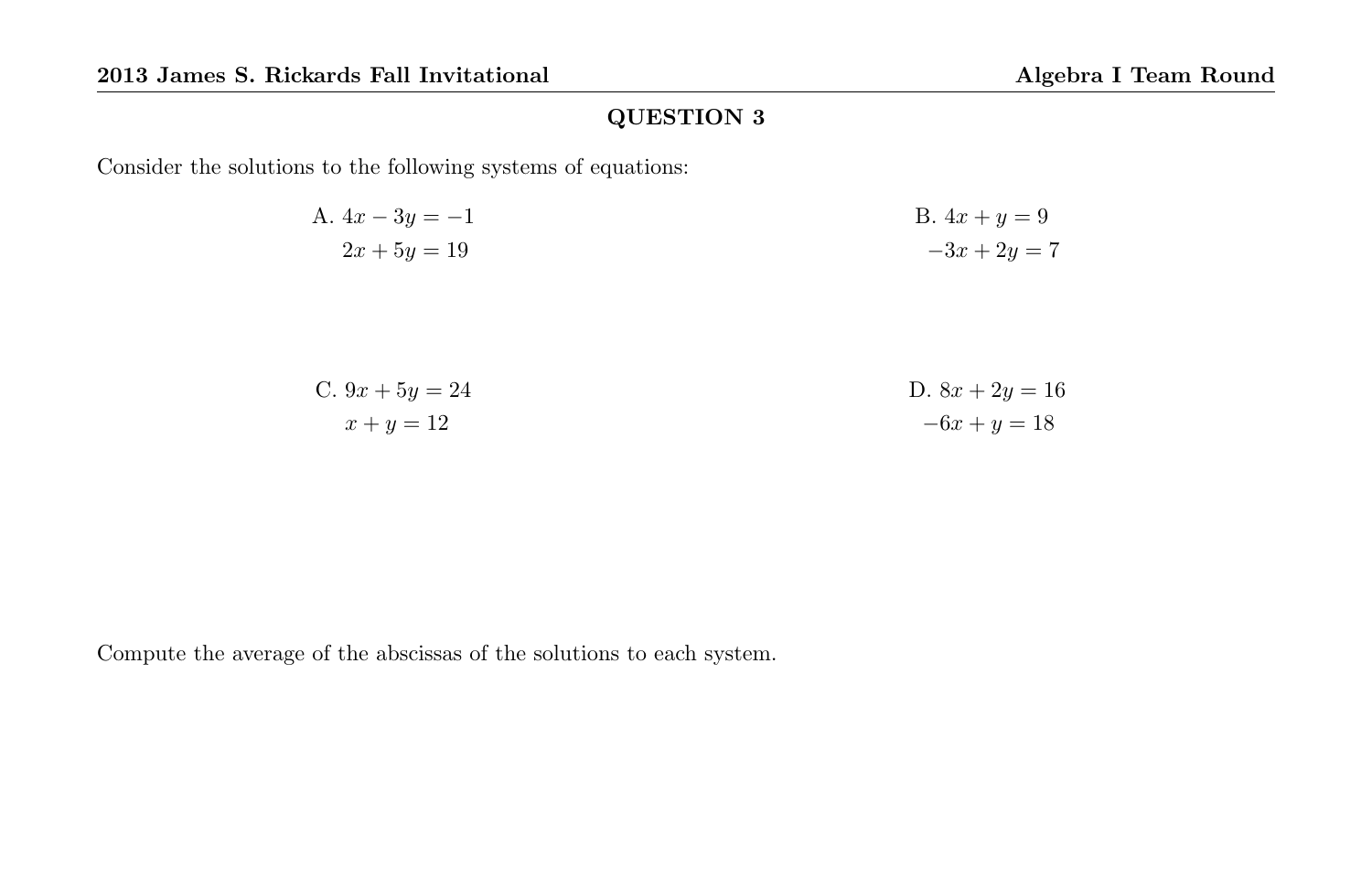Let

- A = the sum of the positive solutions of the equation  $x^2 + 5x + 6 = 2x^2 + 5x 6$
- $B =$  the sum of the solutions of the equation  $x^2 + 8x = 8x + 7$
- C = the sum of the positive solutions of the equation  $3x^2 + 6x + 9 = 2x^2 + 4x + 12$
- D = the sum of the distinct positive solutions of the equation  $3x^2 3x 7 = x^3 8$

Compute  $AB + CD$ .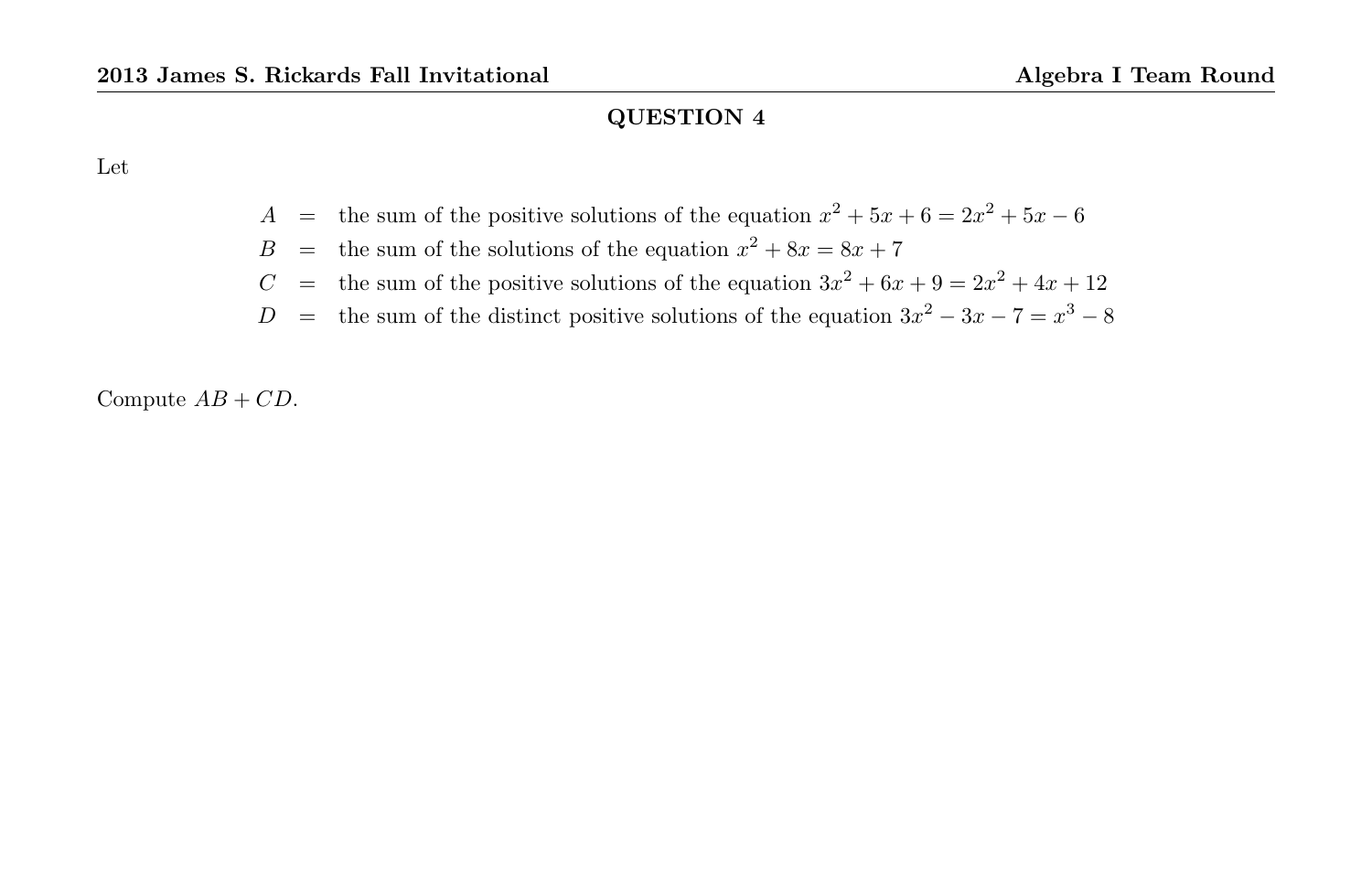Let

- $A =$  the value of 13.7 rounded to the nearest integer
- $B =$  the value of  $\sqrt{325}$  rounded to the nearest integer
- $C =$  the value of  $\sqrt{7^5 + 14 \cdot 7^3}$  rounded to the nearest integer
- $D =$  the value of  $\sqrt{101 \cdot 103 + 1}$  rounded to the nearest integer

Find  $A + B + C + D$ .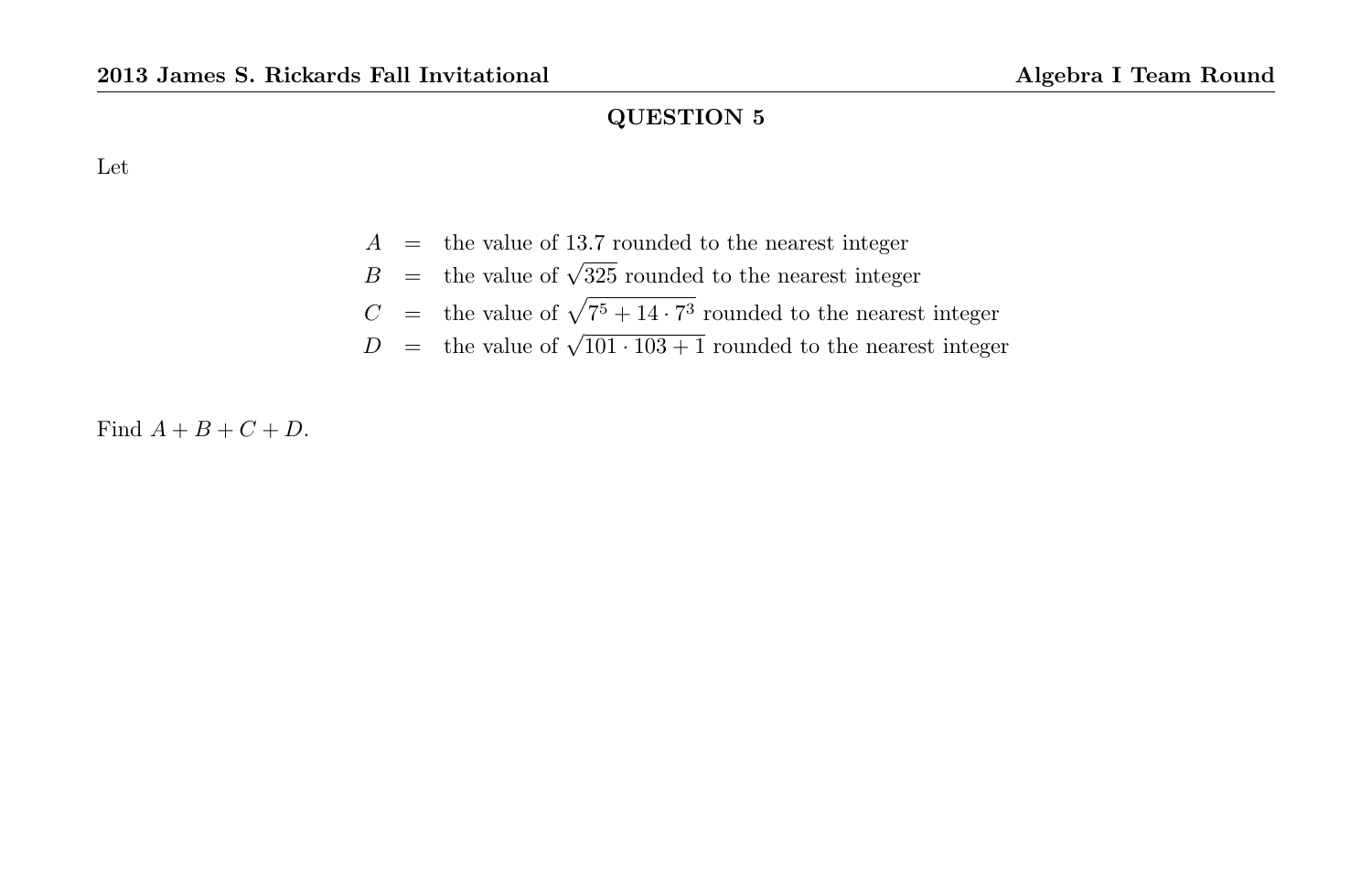Let

$$
A = \sqrt{6x^2yz}
$$
  
\n
$$
B = \frac{\sqrt{25xz}}{y^{-2}}
$$
  
\n
$$
C = xy\sqrt{3z}
$$
  
\n
$$
D = \frac{xyz}{x^{-1}y^{-1}z^{-1}}
$$

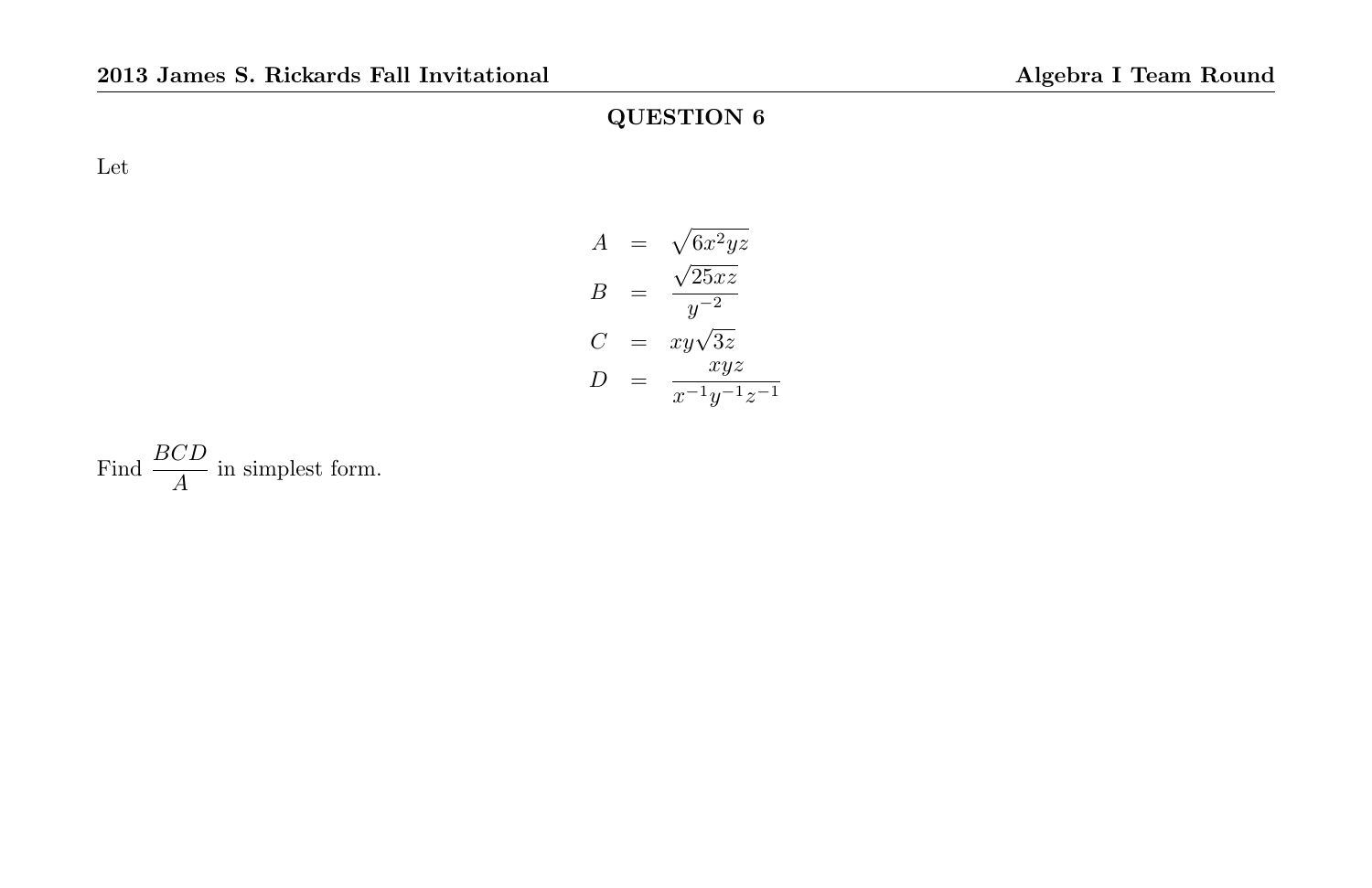At the school's store, pencils are sold for 10 cents each and pens are sold for 20 cents each. If I buy a total of 50 items with a total price of \$8.50, let A be the number of pencils I buy.

At a certan grocery store, orange juice is only sold in two different ways: either with 20% concentrated pulp or 80% concentrated pulp. If I want to combine the two different concentrations to make one of 44% and I bought 300 cups of the juice with 20% concentrated pulp, let B be the number of cups of the juice with 80% concentrated pulp that I should buy.

Find AB.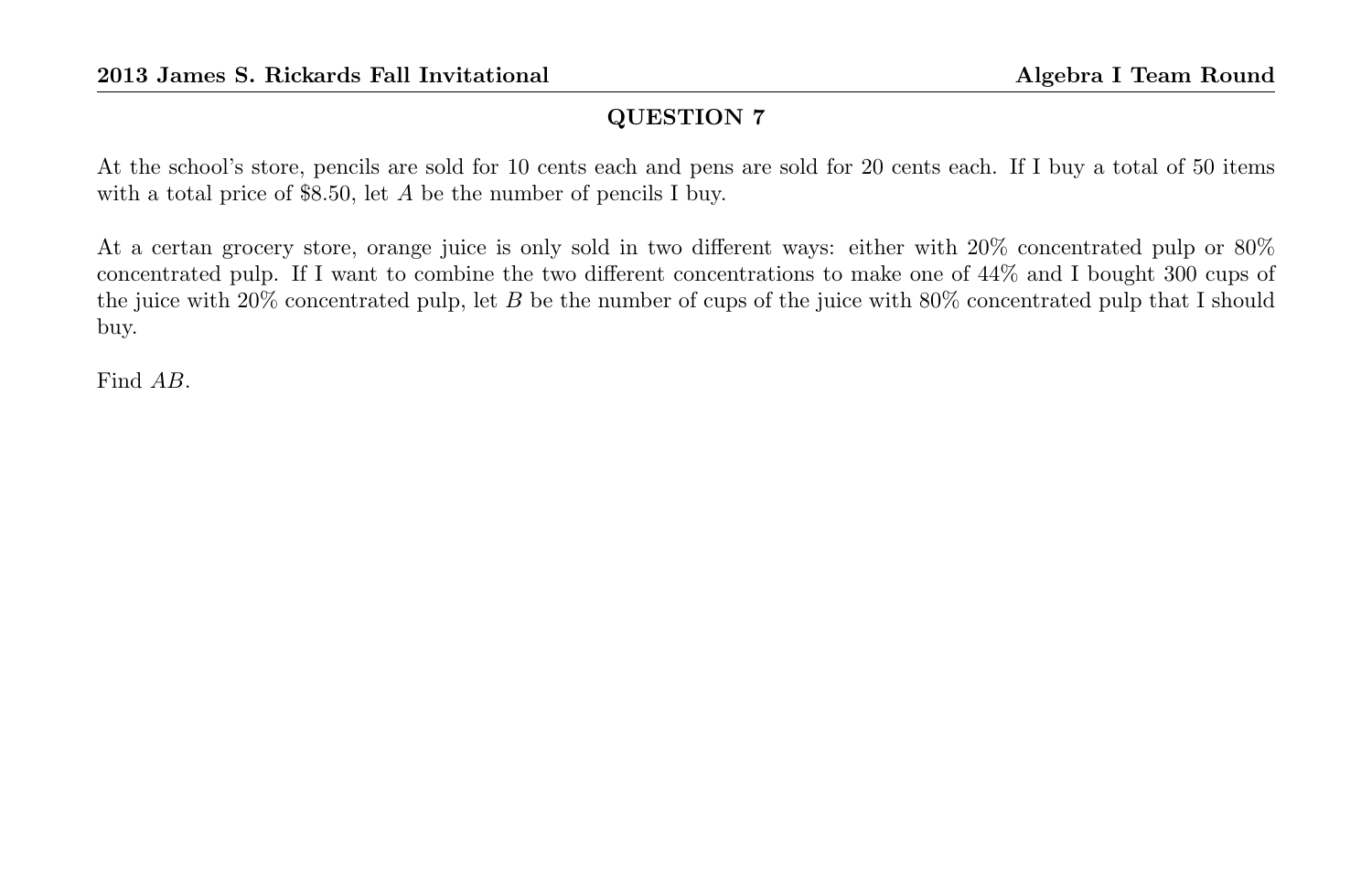Tommy created the Tommy Function, which he takes a lot of pride in, even though it doesn't really do anything. In the Tommy Function, take any number, square it, multiply the result by 7, and subtract that number from 100 to get the end result. To make Tommy happy and get this question right, perform the Tommy Function on the first 4 prime numbers, and find the sum of the results.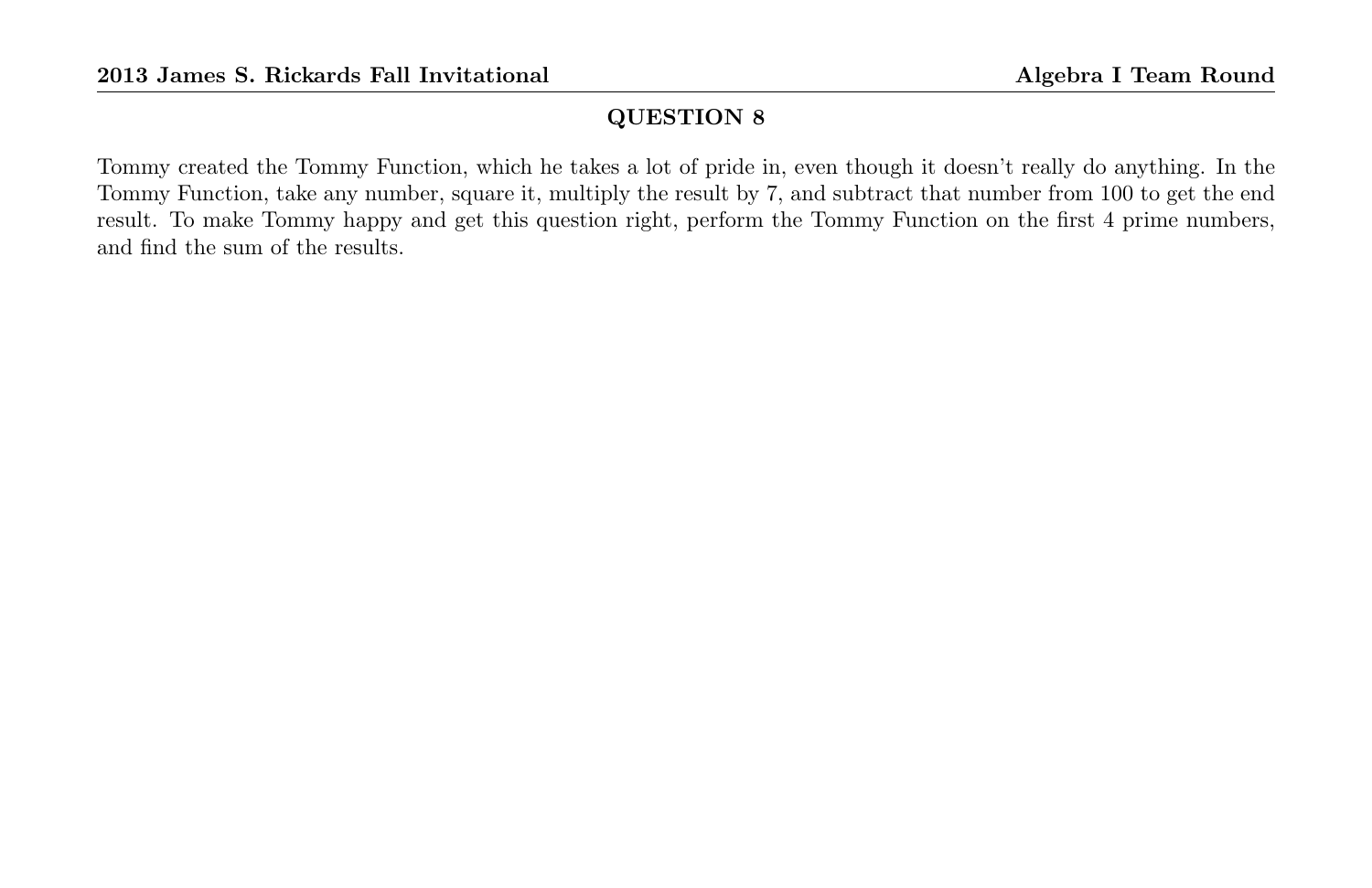Let  $f(x) = 2x^2 + 3x - 1$  and  $g(x) = 30 - 2x + x^3$ . Let

$$
A = f(3)
$$
  
\n
$$
B = g(3)
$$
  
\n
$$
C = f(g(0))
$$
  
\n
$$
D = g(f(0))
$$

Find  $A + B + C + D$ .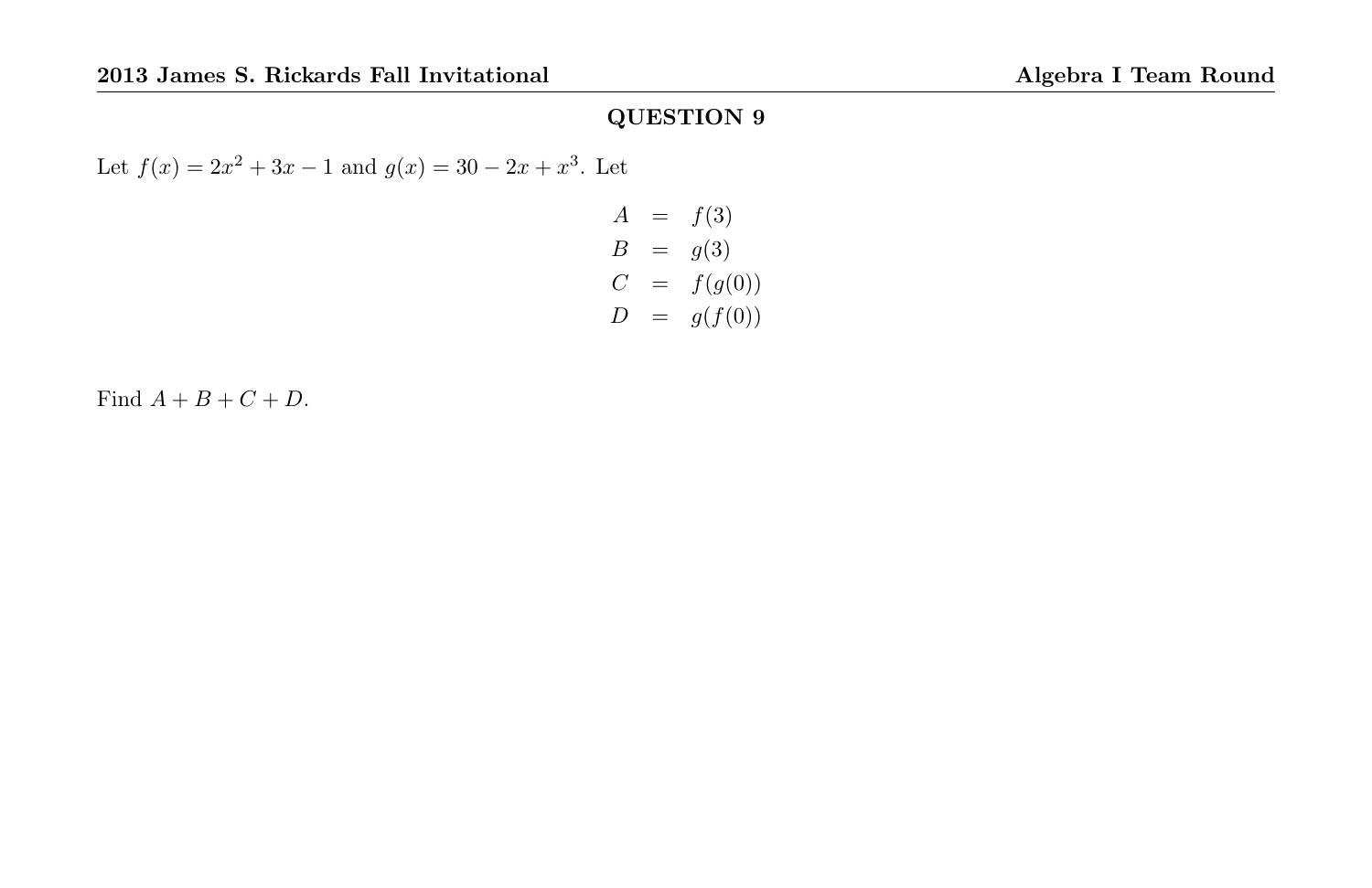Christian is an adventurous guy who likes to fly, and has seen many places and acquired many different currencies, but now he wishes to convert his foreign currencies to dollars. Consider the following conversion table:

| 2 Nim     | 30 Won    |
|-----------|-----------|
| $100$ Won | 4 Lau     |
| 1 Lau     | 20 Baht   |
| 40 Baht   | 3 Dollars |

Let

- $A =$  the number of dollars he gets if he exchanges 200 Nim
- $B =$  the number of dollars he gets if he exchanges 3000 Won
- $C =$  the number of dollars he gets if he exchanges 40 Lau

 $D =$  the number of dollars he gets if he exchanges 120 Baht

Find  $4A + 3B + 2C + D$ .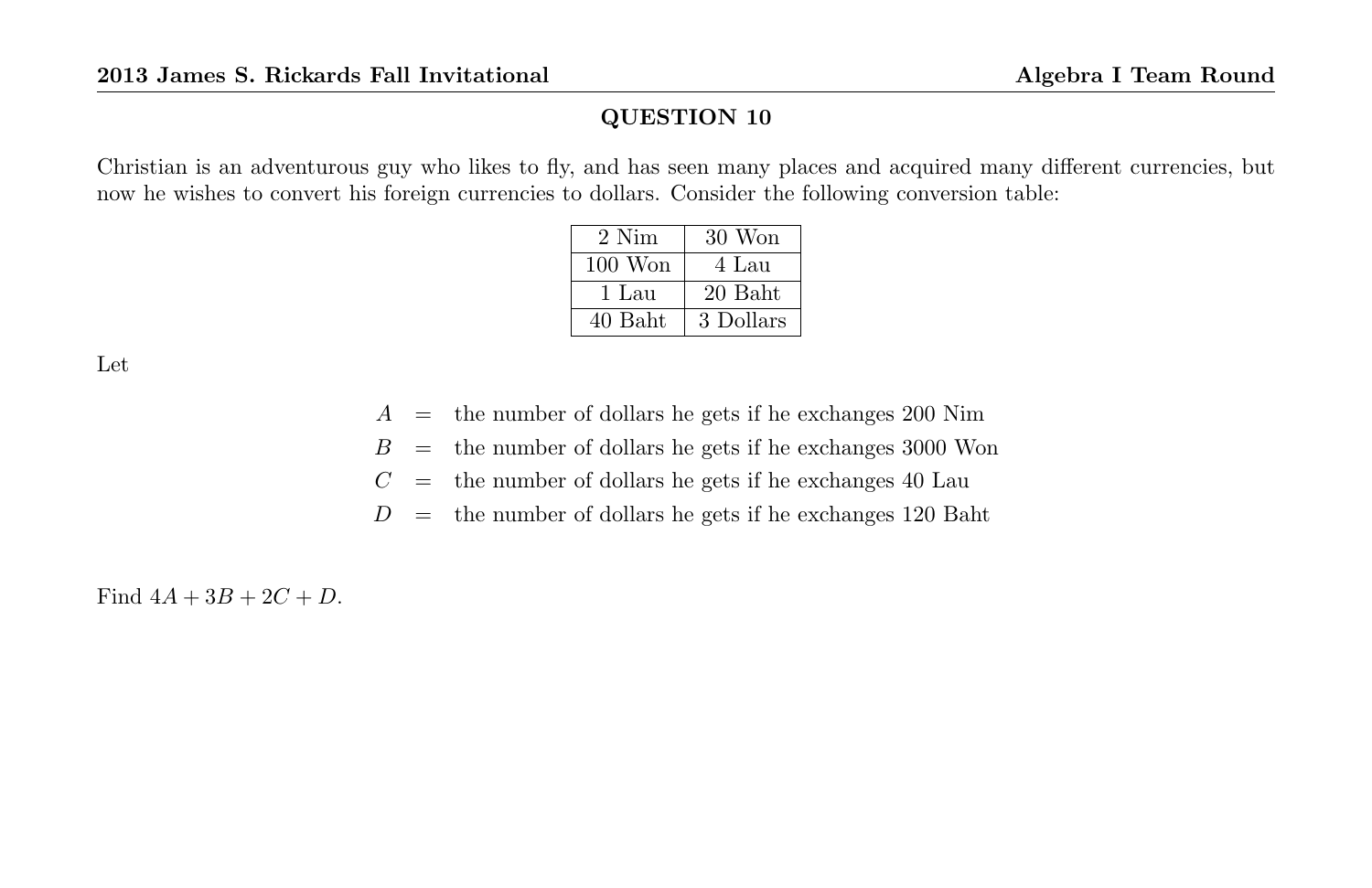If I travel up a hill at a speed of 3 miles per hour and come back down at 7 miles per hour, let A be my average speed in mph.

Steven and Kevin are brothers. Last year, Steven was three times as old as his brother, and four years ago Steven was five times as old as his brother. Let B be the age of Kevin in three years.

Find  $A + B$ .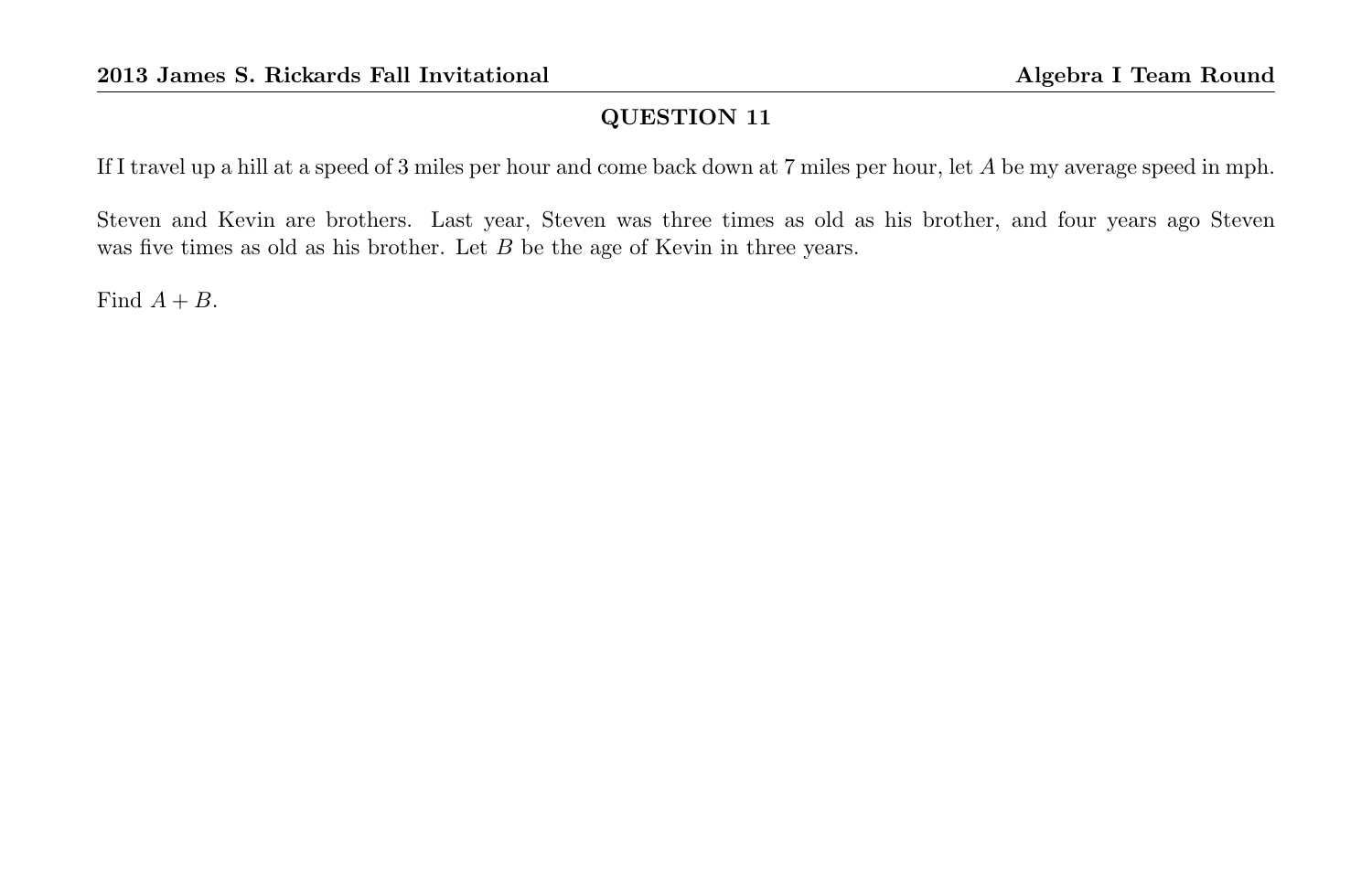Let

$$
A = \frac{1}{2} + \frac{1}{3} - \frac{1}{4} \cdot \frac{1}{5} \div \frac{1}{6}
$$
  
\n
$$
B = (7^3 - 4^2) - (4^3 - 7^2)^2
$$
  
\n
$$
C =
$$
 the slope of the line connecting the points (-2, 7) and (32, 2)  
\n
$$
D =
$$
 the slope of the line perpendicular to the line in part C

Find ABCD.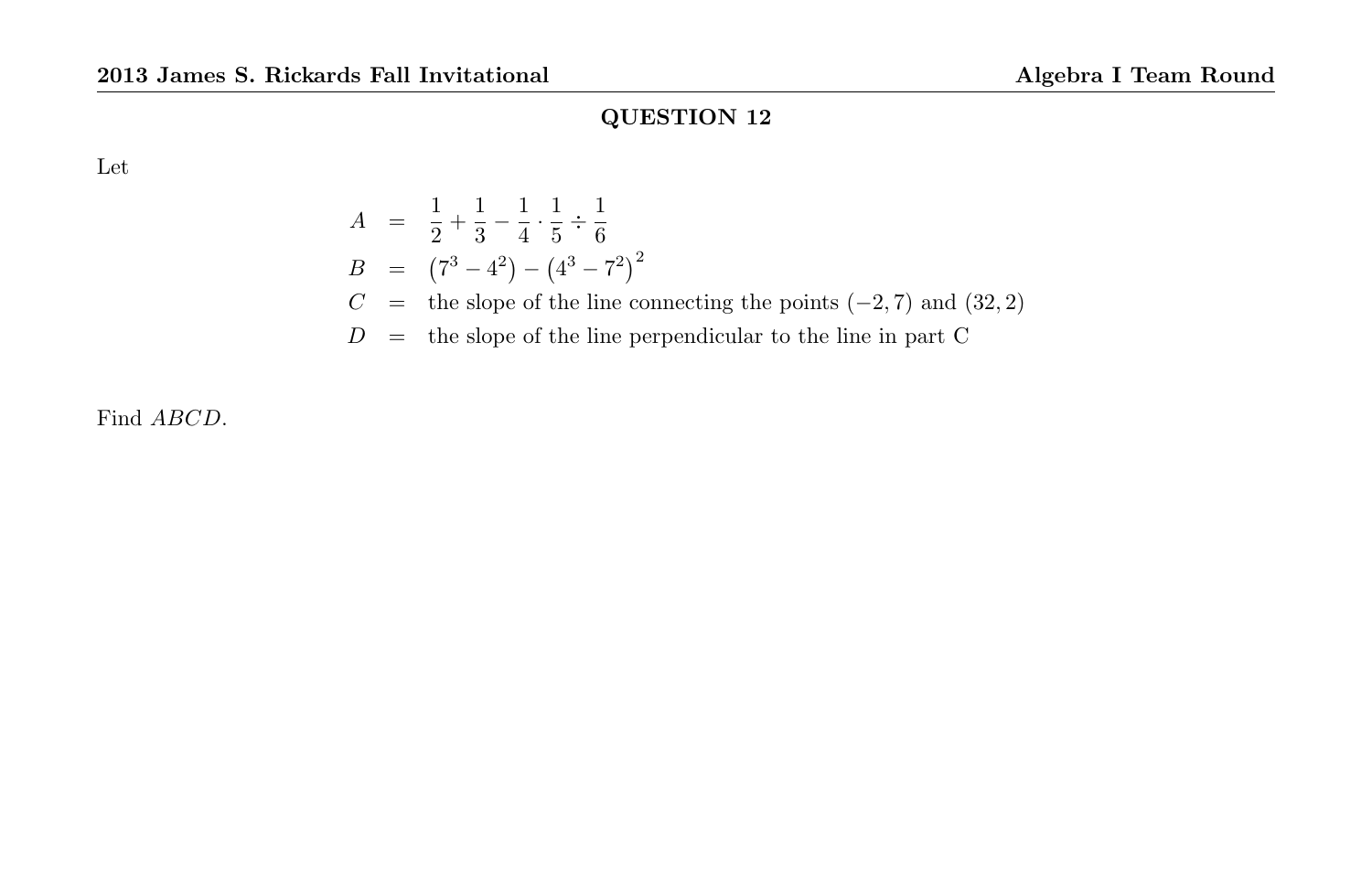Let

$$
A = \frac{8 + \sqrt{5}}{8 - \sqrt{5}}
$$
, with a rationalized denominator  
\n
$$
B = \text{The the sum of the roots and the degree of } x^3 - 3x^2 + 3x - 1
$$
  
\n
$$
C = \text{The value of } x \text{, where } 4^x = 16^3
$$

D = The number of real solutions to the equation  $3x^2 - 4x + 2 = x^2 - 4$ 

Find  $A + B + C + D$